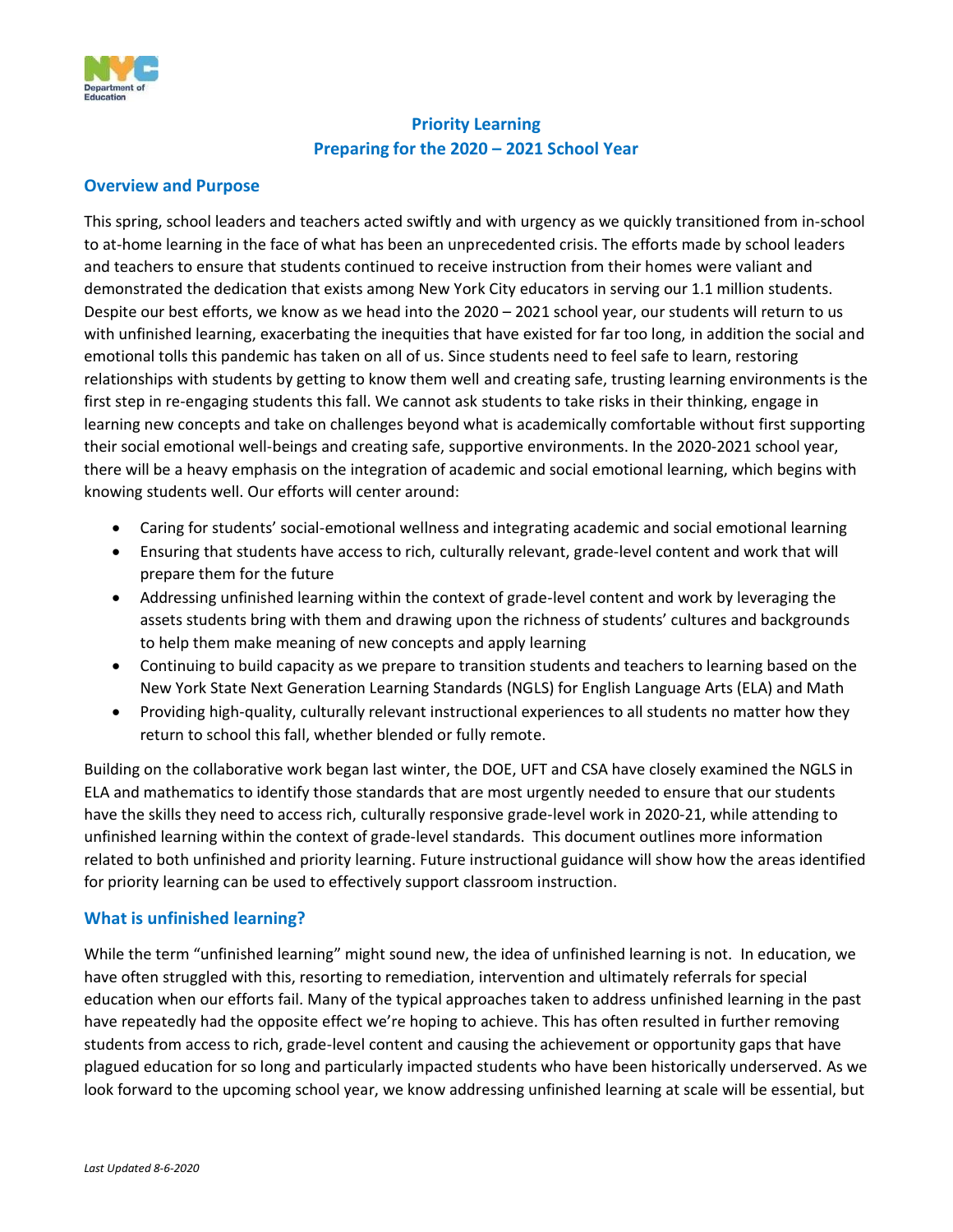

we must approach this differently and in more constructive ways than we have before. This will mean we address unfinished learning by engaging students with rich, culturally relevant grade-level content and strong instructional approaches that create access rather than focusing on remediation. Addressing unfinished learning in a manner that draws upon our students' past learning, prior experiences, and the richness of their identities, cultures and background will not only support us in tackling the learning loss we will no doubt face at scale this fall but also enables us to build toward our long-term goal of achieving equitable outcomes for all students through access to high-quality instruction. This begins with our shared belief that all students are capable of taking on new challenges within the context of rich grade-level work and growing within safe, supportive and trusting environments.

In the document *[Addressing Unfinished Learning After COVID-19 School Closures](https://www.cgcs.org/cms/lib/DC00001581/Centricity/Domain/313/CGCS_Unfinished%20Learning.pdf)*, the Council of Great City Schools outlines six overarching principles for addressing unfinished learning. The Council of Great City Schools recommends that instruction in the coming school years should:

- *Stick to grade-level content and instructional rigor* This fall, there will be a strong temptation to administer tests that give us information about academic "deficits" so we can reteach or remediate. We should resist this urge as research has proven this to be ineffective practice that could have the opposite effect we desire to achieve by disengaging students and creating greater inequities. Instead of watering down content or reteaching topics, we need to stick to grade-level content and rigor by addressing unfinished learning within the context of grade-level content.
- *Focus on the depth of instruction, rather than the pace* Another temptation we should avoid is the instinct to cover the instruction of the previous year in an attempt to address 'gaps.' The pacing required to make up so much content would result in us rushing ahead of many students and feeding students a steady diet of instructional junk food: shallow engagement with the content, low standards for understanding, and low cognitive demand—all bad learning habits to acquire.<sup>1</sup> We need to instead focus on the instruction students should be receiving in their grade, resisting the urge to simply catch students up, just in case. "Just in case" teaching wastes time teaching content and skills from earlier grades just in case students need it for grade-level work.<sup>1</sup> Rather than "just in case" teaching, our focus should be on "just in time" teaching, taking the time to provide in-depth instruction. This allows us to formatively assess incomplete learning as students learn new grade-level content, allowing us to address unfinished learning in the context of the grade-level work.
- *Prioritize content and learning* The instructional approaches described above require time, which is often our most scarce and valuable resource. To make the most out of the time we have with our students, the Council of Great City Schools recommends we identify the most important content and learning. This helps teachers know where to invest their time and effort, what areas can be cut, and where they should teach only to awareness level to save time for identified priorities. What is most important deserves more time, and teachers need to be given the latitude to provide responsive feedback and allow time for constructive struggle. This additional time has to come from somewhere. Prioritizing content and learning does not mean that students will be deprived of critical knowledge, or that their educations will be any less diverse or rich. $<sup>1</sup>$ </sup>

<sup>1</sup> Council of Great City Schools, *[Addressing Unfinished Learning After COVID-19 School Closures](https://www.cgcs.org/cms/lib/DC00001581/Centricity/Domain/313/CGCS_Unfinished%20Learning.pdf)* (June 2020)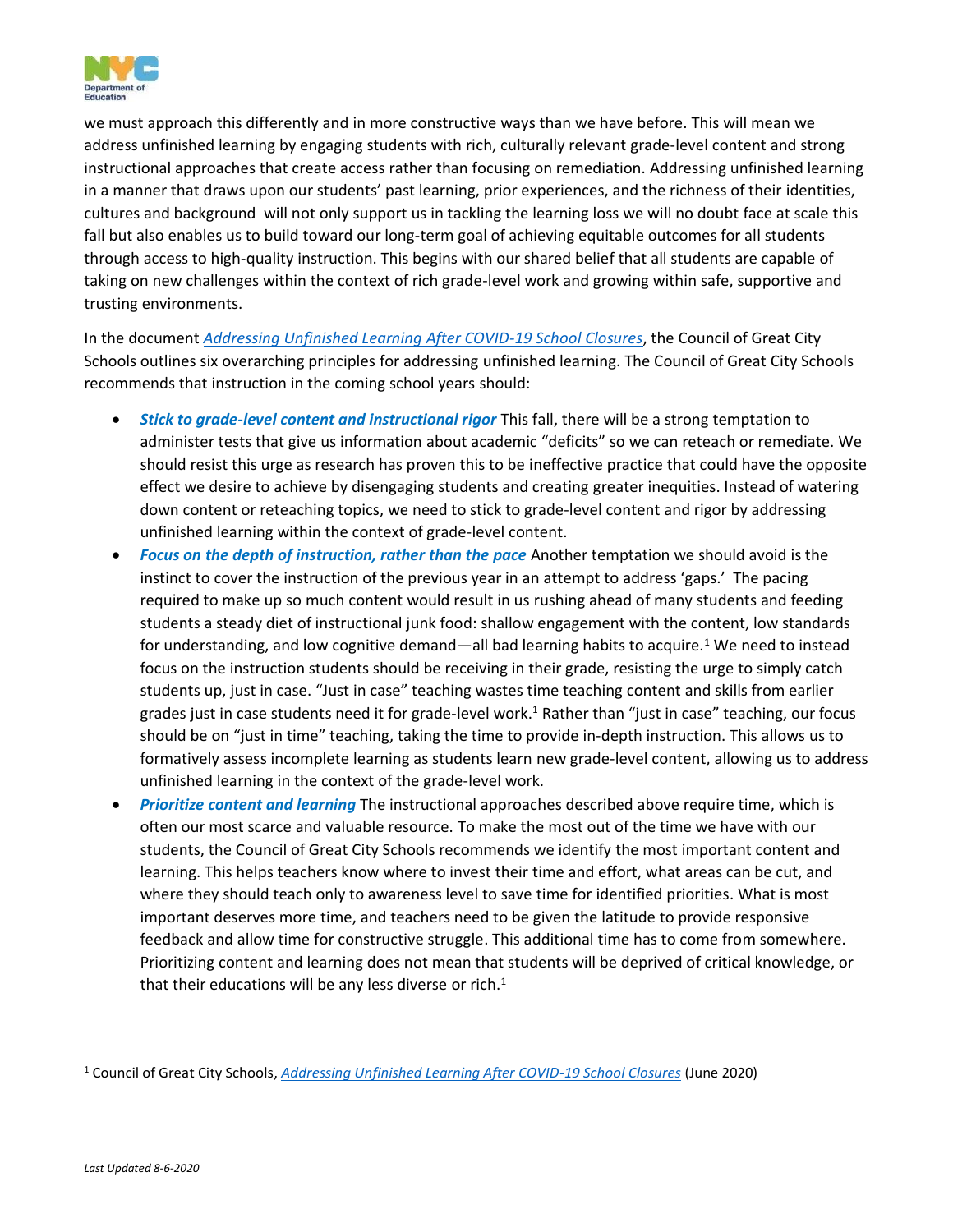

- *Maintain the inclusion of each and every learner* Of course, school closures impacted all students. Some students, such as ELLs, students with disabilities, students with learning or attention issues, economically disadvantaged students, foster children, and homeless youth, will be disproportionately affected by school closures and the unanticipated, rushed switch to distance learning. But now more than ever, it is essential to ensure that each and every student has equitable access to engaging gradelevel content and instructional rigor.<sup>1</sup> This means including students in core instruction, rather than unintentionally removing students to remediate or catch them up. To include every student, we need to employ instructional strategies that create access for all students to engage in rich, grade-level work.
- *Identify and address gaps in learning through instruction, avoiding the misuse of standardized testing to place kids into high or low ability groups or provide low levels of instructional rigor to lower performing students* As noted earlier, a first instinct may be to assess students immediately to determine their academic level and needs. The Council for Great City Schools cautions us against this for multiple reasons. Our return to school should begin with creating learning environments that are safe and supportive for students and adults alike. Administering assessments too soon can undermine these efforts. Once we eventually begin to administer diagnostic measures that provide us with information related to academic levels, it is important to use assessment data for its intended purposes including which types of data can be used to drive instruction as opposed to when the data is meant to serve as an initial diagnostic to alert teachers to potential areas where students may have unfinished learning. Once teachers are alerted to potential areas of unfinished learning, ultimately, strong core instruction that is culturally responsive and paired with formative assessment will be the key to teachers pinpointing where gaps exist and responding to student needs in real-time, in the context of grade-level standards. This will require trusting and caring relationships as students engage in new challenges and push themselves out of their academic comfort zones.
- *Focus on the commonalities that students share in this time of crisis, not just on their differences* We all have had different experiences throughout this crisis. The Council of Great City Schools recommends these differences should not be our starting point for instruction but rather that we should capitalize on the shared experience of living through a pandemic, as well as the more recent social justice protest movement, as a learning opportunity.<sup>1</sup> This unprecedented time has created a set of common experiences that can serve as a springboard for instruction. There's no better way to make instruction meaningful for students than grounding it in real-world, collaborative experiences. This enables schools and teachers to reengage students by directly addressing student and adult hardship, stress, or trauma, and resuming instruction in a way that feels contextualized and responsive, helping students comprehend the world around them. This will also provide educators with a way to focus on grade-level texts and content that are less dependent on prior learning and are engaging and topical enough to reaffirm students' understanding of themselves as members of a learning community.<sup>1</sup>

## **Prioritizing Content and Learning: What is Priority Learning?**

All standards outlined in the Next Generation Learning Standards (NGLS) are equally important and work together to support students in achieving grade level expectations. Yet, to effectively address unfinished learning, guidance is needed to support teachers in determining what is most important to teach at each grade

<sup>1</sup> Council of Great City Schools, *[Addressing Unfinished Learning After COVID-19 School Closures](https://www.cgcs.org/cms/lib/DC00001581/Centricity/Domain/313/CGCS_Unfinished%20Learning.pdf)* (June 2020)